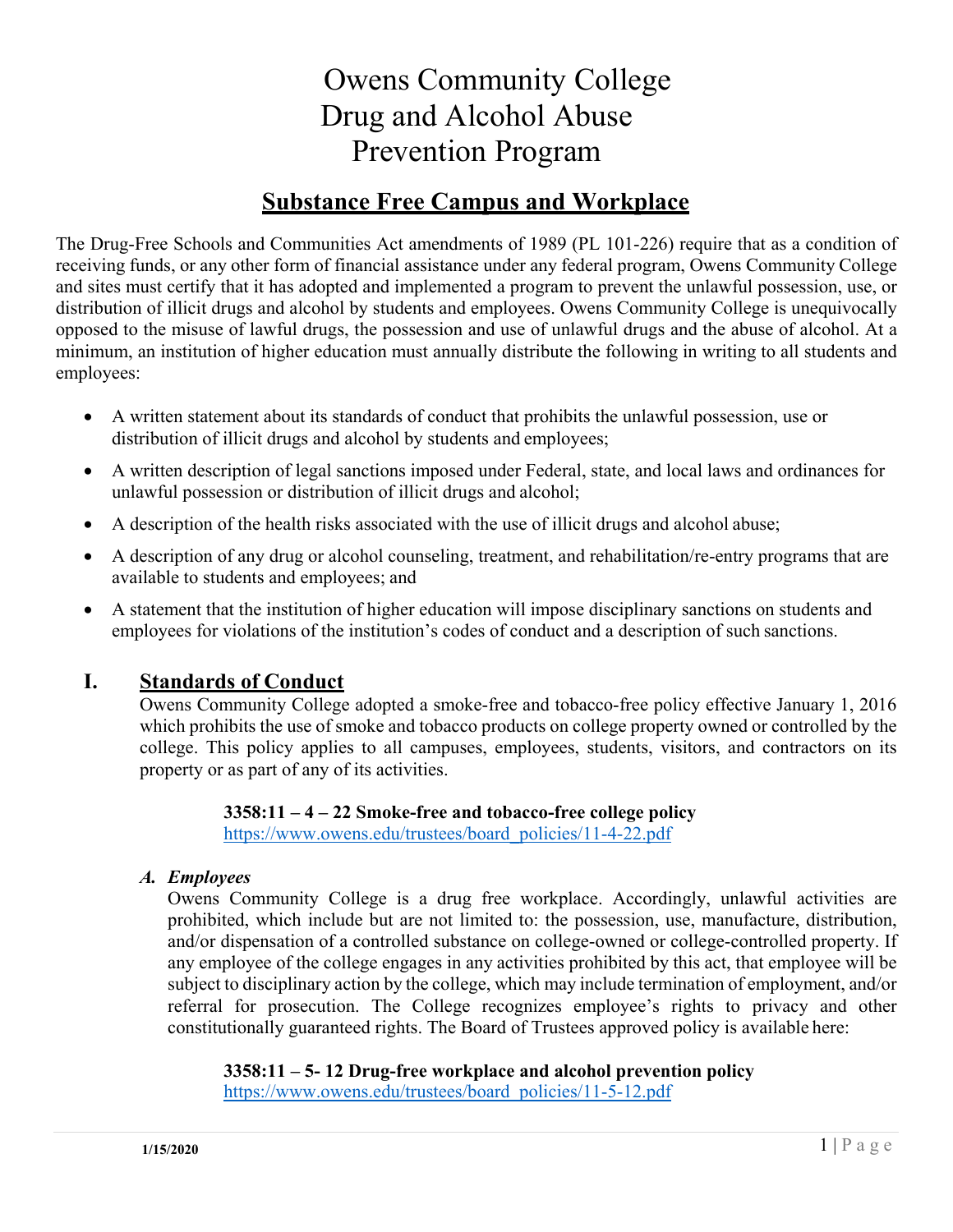#### *B. Students*

Owens Community College is a drug free institution. Students who unlawfully possess, use, manufacture, distribute, and/or dispenses a controlled substance on college-owned or collegecontrolled property will have appropriate sanctions imposed. This may include disciplinary or remedial action, expulsion and/or referral for prosecution under applicable local, state, or federal laws. The Board of Trustees approved policy is available here:

#### **3358:11 – 3 – 01 Drug free school and alcohol prevention policy**

https:[//www.owens.edu/trustees/board\\_policies/11-3-01.pdf](http://www.owens.edu/trustees/board_policies/11-3-01.pdf)

The Student Code of Conduct is in the College Catalog and the College Website. The Code, updated bi-annually, is available to all new and returning students electronically.

#### **3358:11 – 3 – 11 Student conduct policy and Student Code of Conduct Handbook**

https:[//www.owens.edu/trustees/board\\_policies/11-3-11.pdf](http://www.owens.edu/trustees/board_policies/11-3-11.pdf) https:[//www.owens.edu/conduct/code.pdf](http://www.owens.edu/conduct/code.pdf)

# **II. Health Risks**

*The below facts on drugs and alcohol were gathered from: https[://www.drugabuse.gov/drugs-abuse](http://www.drugabuse.gov/drugs-abuse)*

#### *A. Tobacco and Nicotine*

- Smokers are more likely than nonsmokers to contract heart disease
- 30% of cancer deaths are linked to smoking
- Chronic obstructive lung diseases, like emphysema and chronic bronchitis, are 10 times more likely to occur among smokers than among nonsmokers

#### *B. Alcohol*

Researchers estimate that every year:

- 1,825 college students between the ages of 18 and 24 die from alcohol-related unintentional injuries, including motor-vehicle crashes
- 696,000 students between the ages of 18 and 24 are assaulted by another student who has been drinking
- Roughly 20 percent of college students meet the criteria for Alcohol Use Disorder
- About 1 in 4 college students report academic consequences from drinking, including missing class, falling behind in class, doing poorly on exams or papers, and receiving lower grades overall
- Long term or heavy drinking can cause stroke, high blood pressure, alcoholic hepatitis, cirrhosis, and can weaken your immune system, fibrosis and irregular heartbeat

#### *C. Cannabis (Marijuana)*

- *Short-term effects*: altered senses, changes in mood, impaired body movement, difficulty thinking or problem-solving, and impaired memory
- Physical effects include increased heart rate, bloodshot eyes, dry mouth and throat, and increased appetite in high doses hallucinations, delusions, and psychosis
- *Long-term effects*: lung damage, severe nausea, vomiting, and dehydration

#### *D. Inhalants*

• Products frequently used as inhalants include solvents, aerosols, gases and nitrites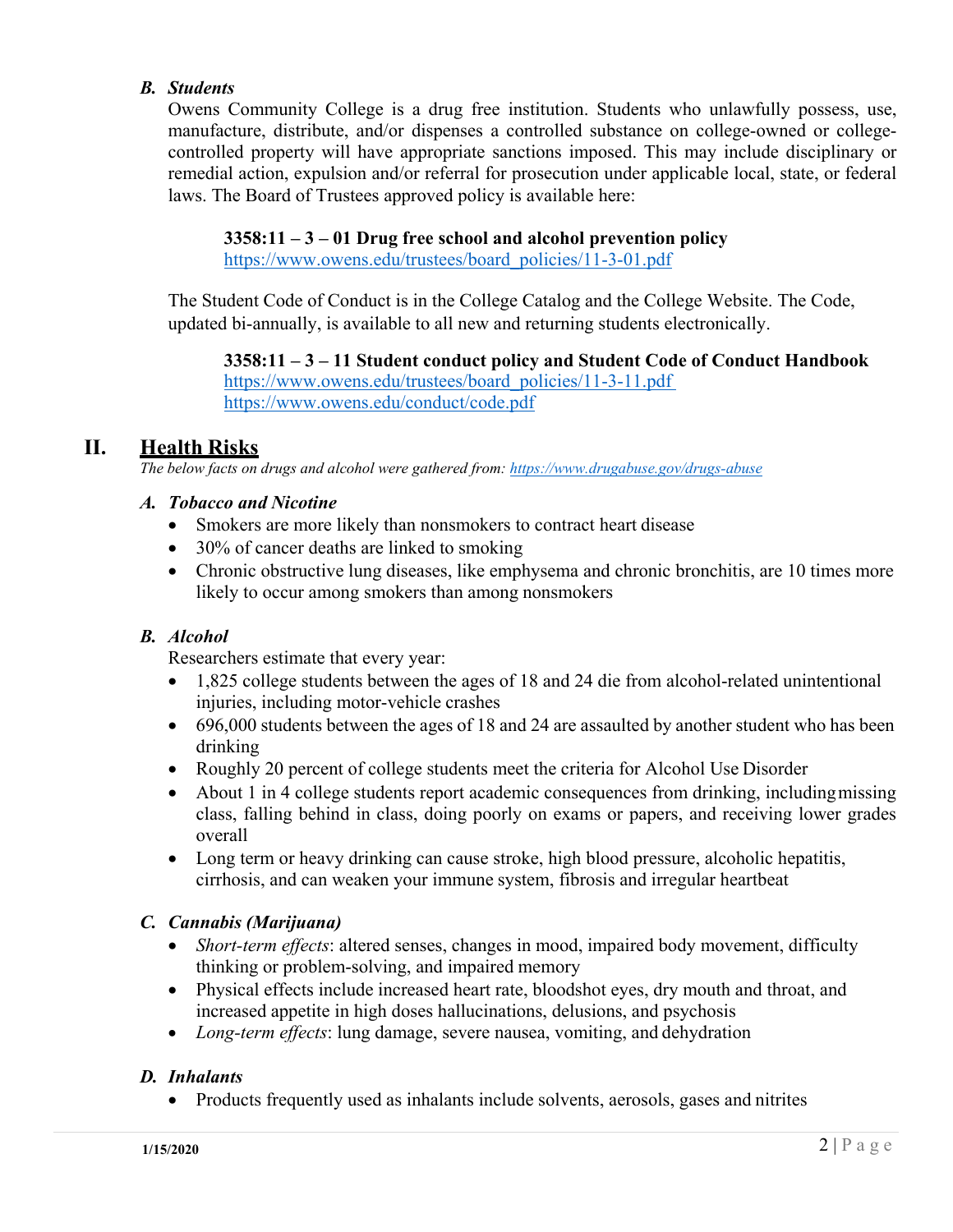- *Short-term effects*: slurred or distorted speech, a lack of coordination, euphoria, and dizziness
- *Long-term effects*: liver and kidney damage, hearing loss, delayed behavioral development, and brain damage due to cutting off oxygen flow to the brain, bone marrow damage
- With repeated usage, inhalants can cause hallucinations or delusions, making users feel less self-conscious and less in control

#### *E. Cocaine (Crack)*

- Physical effects of cocaine use include constricted blood vessels, dilated pupils, nausea, raised body temperature and blood pressure, a faster heartbeat, tremors, and restlessness
- *Short-term effects*: extreme happiness and energy, mental alertness, hypersensitivity to sight, sound, and touch, irritability, and paranoia in the form of extreme and unreasonable distrust of others
- *Long-term effects*: loss of sense of smell, nosebleeds, runny nose, problems swallowing, bowel decay from reduced blood flow, and a higher risk for contracting HIV, hepatitis C, and other blood borne diseases, skin or soft tissue infections, higher risk for infections like pneumonia
- The use of cocaine can cause death by cardiac arrest or stroke, seizures

#### *F. Stimulants (Amphetamines, Methamphetamines)*

- *Short-term effects*: increased wakefulness and physical activity, decreased appetite, faster breathing, a rapid or irregular heartbeat, and increased blood pressure and body temperature
- *Long term-effects*: extreme weight loss, severe dental problems, intense itching, anxiety, confusion, sleeping problems, and violent behavior, memory loss
- Long-term use can cause amphetamine psychosis that includes hallucinations, delusions, and paranoia

#### *G. Depressants (Barbiturates, Tranquilizers, Methaqualone*

- Small amounts will produce calmness and relaxed muscles but larger doses cause slurred speech and altered perception, respiratory depression, coma, or death
- Combining depressants and alcohol can multiply the effects of both drugs, thereby multiplying the risks

#### *H. Hallucinogens (PCP, LSD, Mescaline, Peyote, Psilocybin)*

- Hallucinogens alter perception, thoughts, and feelings and can cause hallucinations
- *Short-term effects*: increased heart rate, nausea, intensified feelings and sensory experiences and changes in sense of time
- It is possible for users to also experience dry mouth, loss of appetite, sleep problems, uncoordinated movements, excessive sweating, and panic
- *Long-term effects*: speech problems, memory loss, anxiety, depression or suicidal thoughts, as well as persistent psychosis and flashbacks

#### *I. Narcotics (Heroin, Methadone, Codeine, Morphine, Opium)*

- *Short-term effects*: feeling a rush of euphoria followed by symptoms like dry mouth, warm flushing of the skin, nausea or vomiting, severe itching, and impaired mental functioning
- *Long-term effects*: insomnia, collapsed veins, constipation and stomach cramping, liver and kidney disease, lung complications, sexual dysfunction for men and irregular menstrual cycles for women abscesses and infection of the heart lining and valves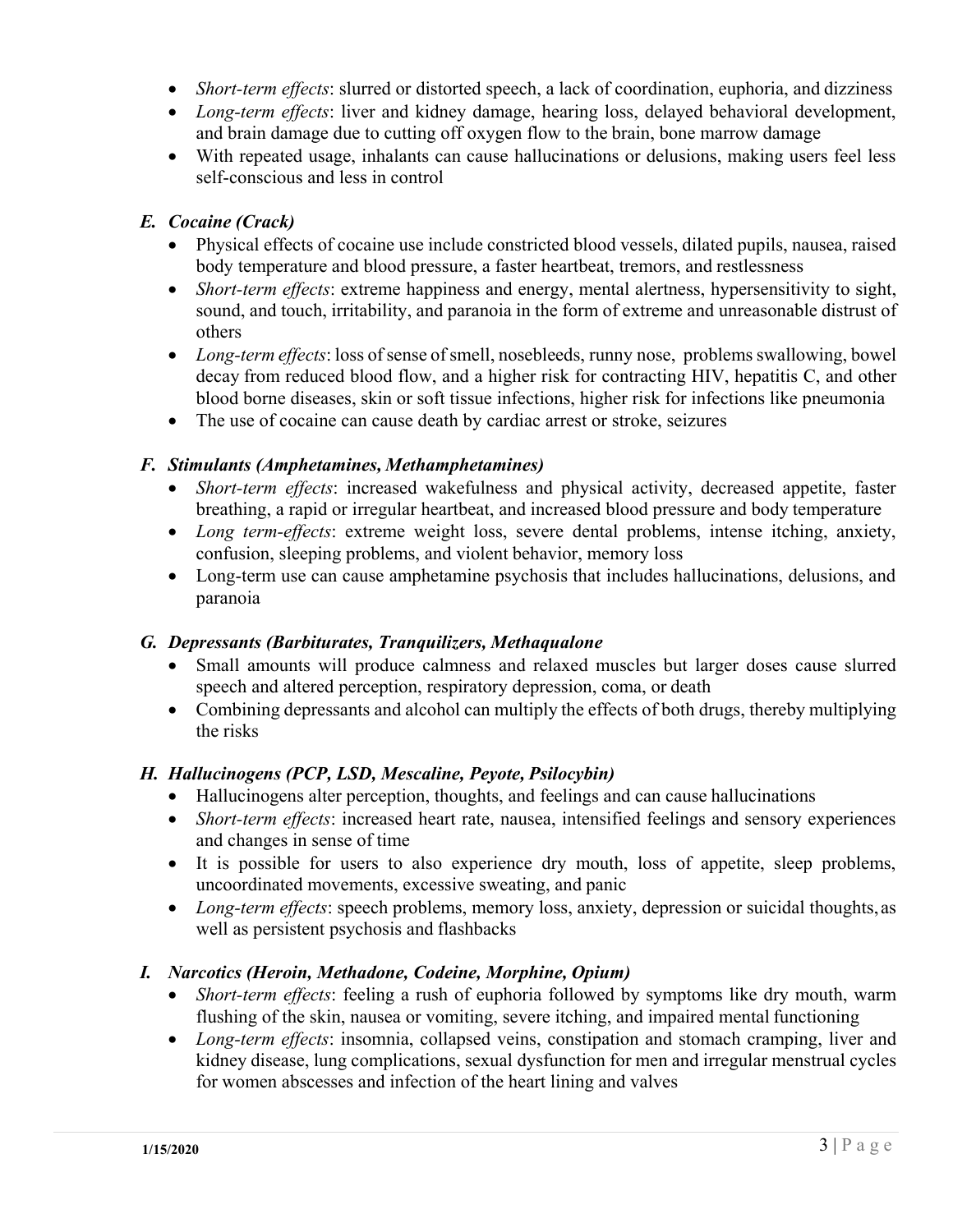#### *J. Designer Drugs (MDMA, Ecstasy)*

- Many designer drugs are related to amphetamine and depressants and have mild stimulant and depressant properties. Use can produce severe neurochemical damage to the brain
- Designer drugs can cause nausea, muscle cramping, involuntary teeth clenching, blurred vision, chills, and sweating
- Narcotic analogs can cause symptoms such as those seen in Parkinson's disease: uncontrollable tremors, drooling, impaired speech, paralysis, and irreversible brain damage

#### *K. Anabolic steroids*

- *Short-term effects*: feelings of extreme and unreasonably paranoia, jealousy and irritability, delusions, and impaired judgment
- *Long-term effects*: kidney problems or failure, liver damage, and stunted growth.
	- o *Long-term use in men*: shrinking testicles, decreased sperm count, baldness, development of breasts, and increased risk for prostate cancer.
	- o *Long-term use in women*: growth of facial hair, male-pattern baldness, changes in or stopping of the menstrual cycle, enlarged clitoris, or a deepened voice
- In some cases, anabolic steroids cause mood swings which can range from angry feelings to behaviors that may lead to violence

# **III. Drug and Alcohol Abuse Programs**

#### *A. Employees*

The College offers employee assistance services to regular full-time Employees through LifeWorks, the College's Employee Assistance Program, administered by Unum. Services include, but are not limited to, child and elder care, financial counseling, assistance working through complex, sensitive issues such as; personal or work relationships, depression or grief, or issues surrounding substance abuse, legal consultation, and guidance for work-related conflicts.

For employees enrolled in the College's medical plan, treatment options, including prescription coverage, may be available.

#### *B. Students*

The College's Counseling Services provides free consultation, mental health assessment, counseling, crisis support, education, prevention, outreach, and linkage to community resources to Owens students. Assistance is offered to students experiencing personal, educational, interpersonal/relationship, family, social, or psychological difficulties. Counseling Services at the College are confidential as determined by Federal and State Laws, as well as professional codes of ethics.

If it is determined that a student's needs require resources or competencies beyond which Counseling Services can provide, staff will assist student(s) with locating appropriate on or off campus resources. The following resources represent some of the external partners that the counselor may use for referral purposes:

- 211 Lucas, Wood, Hancock Counties Referral help for a variety of social services (mental health, drug/alcohol, homelessness, disabilities, employment, and more)
- Rescue Mental Health and Addiction Services Lucas County (419) 255-3125
- Arrowhead Behavioral Health Northwest Ohio (419) 891-9333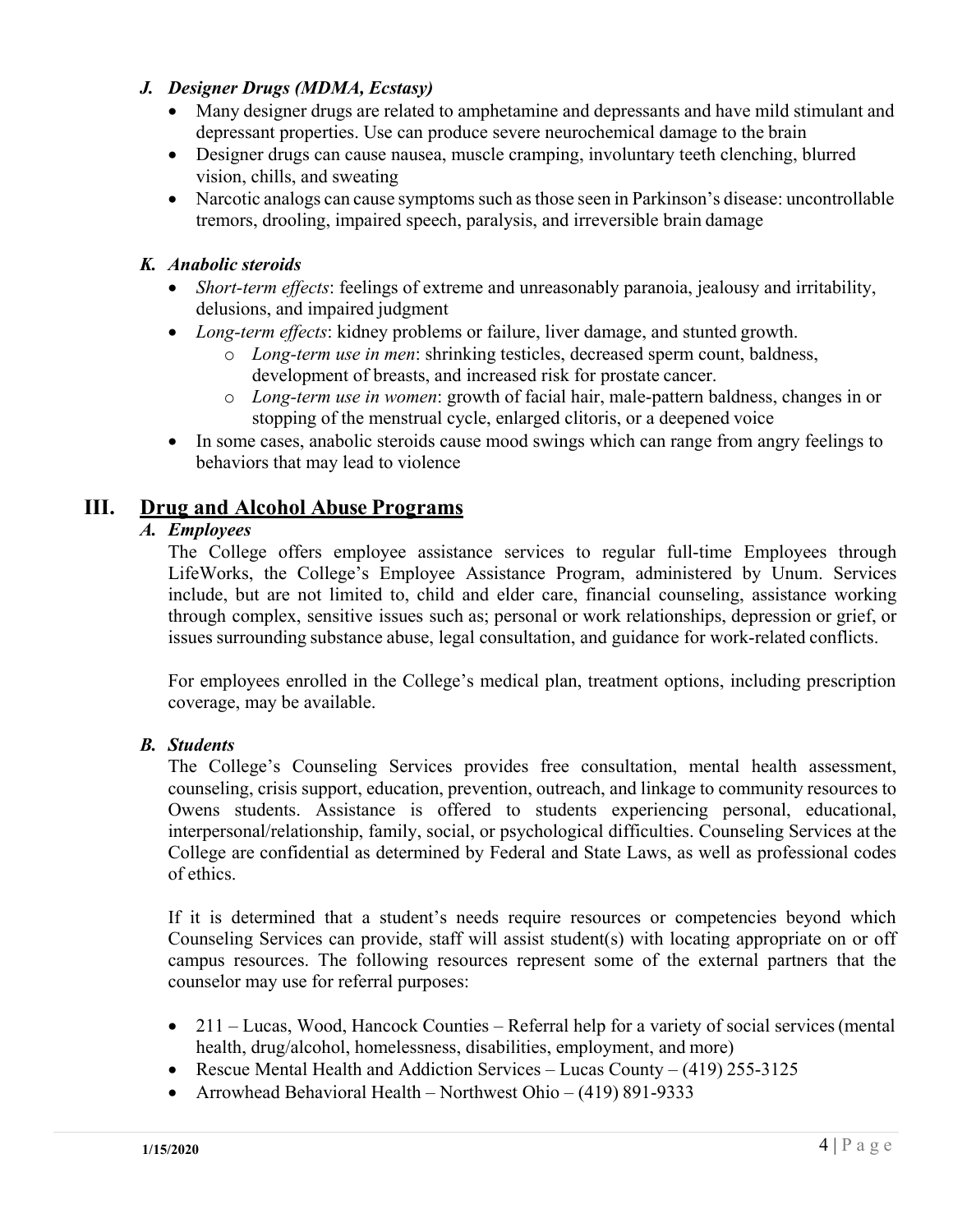- Zepf Center Lucas and Wood Counties (419) 373-6560
- Family Resource Center Hancock County (419) 422-8616
- Alcoholics Anonymous  $(419)$  380-9862
- Narcotics Anonymous  $(888)$  667-0854

#### **IV. Legal Sanctions**

Specific Local, State, and Federal laws and sanctions are available below:

#### *Local*

*Toledo:*

[http://library.amlegal.com/nxt/gateway.dll/Ohio/toledo/toledomunicipalcode?f=templates\\$fn=default.htm\\$3.0\\$](http://library.amlegal.com/nxt/gateway.dll/Ohio/toledo/toledomunicipalcode?f=templates$fn=default.htm$3.0$vid=amlegal:toledo_oh) [vid=amlegal:toledo\\_oh](http://library.amlegal.com/nxt/gateway.dll/Ohio/toledo/toledomunicipalcode?f=templates$fn=default.htm$3.0$vid=amlegal:toledo_oh)

#### *Findlay*:

<http://www.amlegal.com/walter-h-drane-codes/?f=templates&fn=default.htm&vid=wh%20drane:OHFindlay>

#### *State*

Chapter 2925: Drug Offenses<http://codes.ohio.gov/orc/2925> Chapter 3719: Controlled Substances<http://codes.ohio.gov/orc/3719> Chapter 4301 Liquor Control Laws<http://codes.ohio.gov/orc/4301>

#### *Federal*

https:[//www.deadiversion.usdoj.gov/21cfr/21usc/index.html](http://www.deadiversion.usdoj.gov/21cfr/21usc/index.html)

Legal sanctions that are in violation of local, state, or federal law can include probation, fines, driver's license suspension, participation in substance abuse programs, community service hours, ineligibility to possess a firearm, potential ineligibility to receive federal benefits such as student loans and grants, and/or incarceration. Please refer to the links provided above this section for any updates to this information. Any legislative updates or revisions to these statutory or regulatory legal sanctions are outside of the College's control.

- *A. Underage consumption, purchasing or possession of alcohol* <http://codes.ohio.gov/orc/4301.69>
- *B. Providing alcohol to an underage person* <http://codes.ohio.gov/orc/4301.69>
- *C. Fake ID* <http://codes.ohio.gov/orc/4510.33>
- *D. Operating a Vehicle Under the Influence of Alcohol or Drugs(OVI)* <http://codes.ohio.gov/orc/4511.19>
- *E. Open container* <http://codes.ohio.gov/orc/4301.62>
- *F. Disorderly conduct* <http://codes.ohio.gov/orc/2917.11>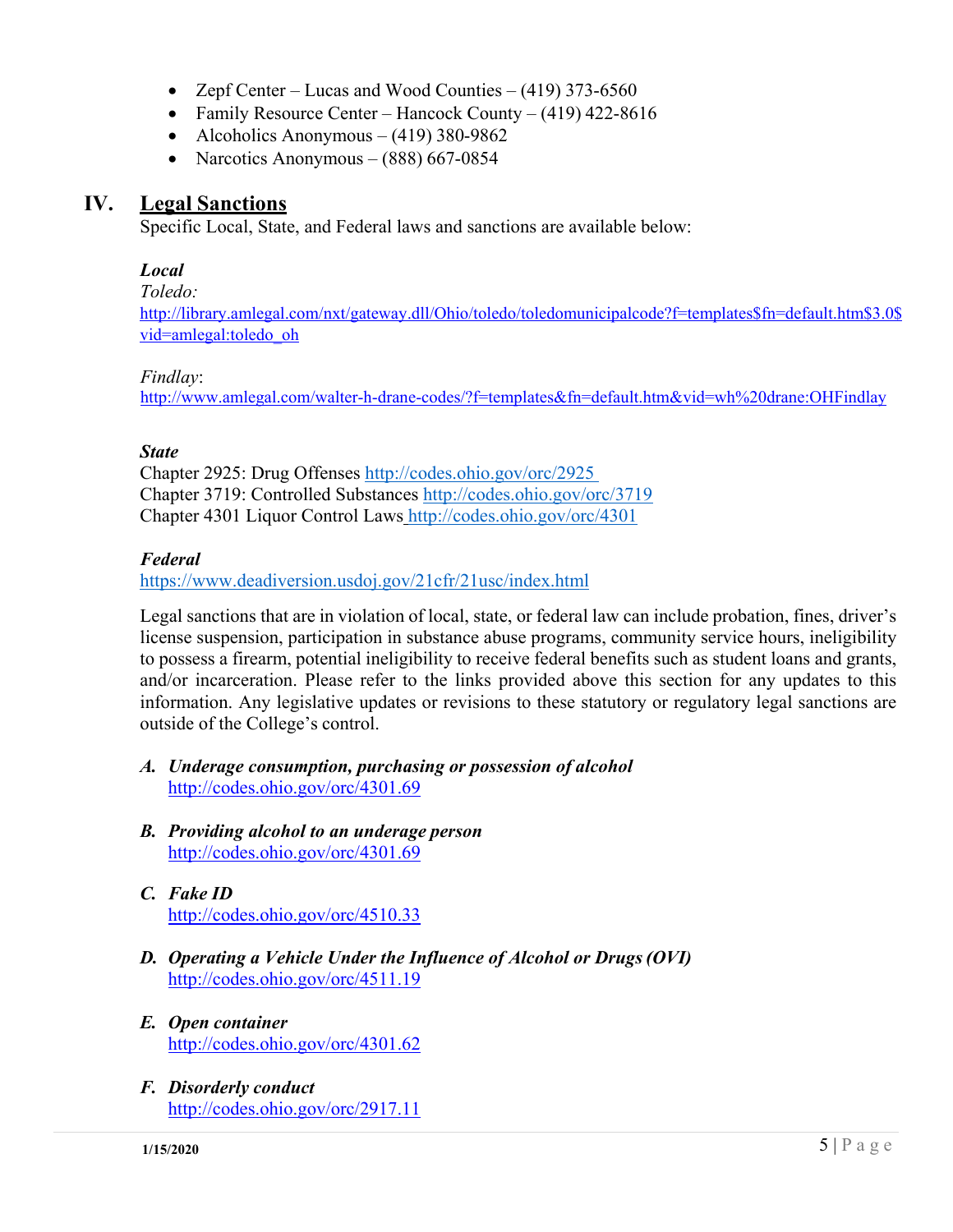#### *G. Federal and State Penalties for Sale and Possession of Illegal Drugs:*

The federal government decides if and how a drug should be controlled. Psychoactive (mindaltering) chemicals are categorized according to Schedule I-V. This schedule designates whether the drug can be prescribed by a physician and under what conditions. Factors considered in this categorization include a drug's known and potential medical value, its potential for physical or psychological dependence, and risk, if any, to public health. Penalties for the illegal sale or distribution of a drug are established using the designation of Schedule I-V. If you have knowledge of a drug-related felony you must report it to a law enforcement official.

#### *H. The following are Federal Trafficking Penalties as of January 1, 1997:*

- **Schedule I drugs** have a high potential for abuse with no medical use. Production of these drugs is controlled. Examples include heroin, methaqualone, all hallucinogens (phencyclidine analogs can be I or II), marijuana and hashish. Tetrahydrocannabinol (THC), depending onits form, can also be a Schedule II drug.
- **Schedule II** drugs have a high potential for abuse and have some medical uses with severe restrictions. Production of these drugs is controlled. Examples include opium, morphine, codeine, some other narcotics, barbiturates, cocaine, amphetamine/methamphetamine and phencyclidine (PCP).

Federal and State of Ohio penalties for selling Schedule I and II drugs vary with the quantity of the drug. Additionally, if death or serious injury is associated with the sale and/or if it is a second offense, penalties are more severe. When establishing penalties for sale of marijuana, hashish and hashish oil, the quantity and/or if it is a second offense are considered. The federal penalties for marijuana less than 50 kg mixture, hashish 10 kg or more, and hashish oil 1 kg or more are similar to those set for Schedule III drugs. Marijuana quantities above 50 kg mixture or 50 plants are penalized according to quantity, number of offenses, and/or if serious injury or death has occurred. These penalties are similar to those listed for Schedule I and II. The federal penalty for first offense sale of small amounts of Schedule I and II drugs is not less than five years/not more than 40 years; if death or serious injury, not less than 20 years or more than life; fine of not more than \$2 million individual/\$5 million other than individual.

• **Schedule III, IV, and V drugs** include those that most citizens would categorize as "prescription drugs." Schedule III drugs have some potential for abuse, but less than Schedule I and II. The potential for abuse of Schedule IV drugs is less than Schedule III, and Schedule V is less than IV. All Schedule III-V drugs have accepted medical uses and production is not controlled. Examples of these drugs include anabolic steroids (Schedule III), some narcotics, some barbiturates and other depressants, which are not classified as Schedule I or II.

The federal penalty for first-offense sale of a Schedule III drug is "Not more than five years; fine of not more than \$25,000 individual/\$1 million not individual." The federal penalty for first offense sale of Schedule IV drugs is "not more than three years." The fine is the same as for Schedule III drugs. The federal penalty for first-offense sale of Schedule V drugs is "not more than one year, fine of not more than \$100,000 individual/\$250,000 not individual."

Sale of some Schedule III drugs is a felony and has a state of Ohio penalty of "up to seven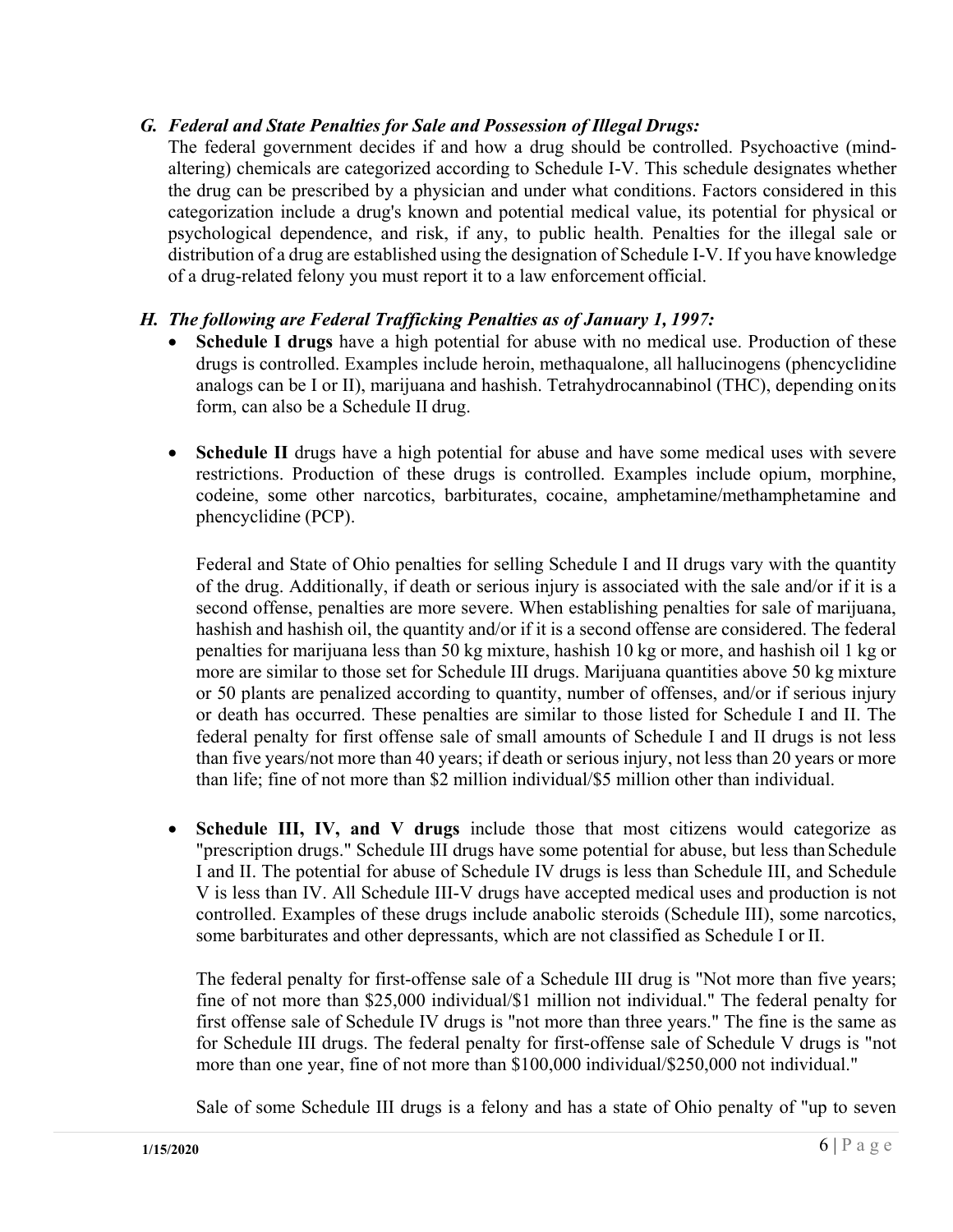years; or a fine up to \$5,000; or both." The state of Ohio penalty for sale of Schedule IV drugs is a felony and has a penalty of "up to four years; or a fine up to \$2,000, or both. Sale of Schedule V drugs in the state of Ohio is also a felony and has a state penalty of "up to two years, or a fine up to \$2,000, or both."

### **V. Discipline Sanctions**

Owens Community College prohibits:

- The unlawful possession, use, manufacture, distribution and/or dispensation of a controlled substance or possession of drug paraphernalia containing illegal drug residue on college-owned or college-controlled property by students and employees
- Smoking and the use of tobacco products are not permitted in any college building, college vehicle, bus, or on college grounds/property owned or controlled by the college

When a student or employee is found responsible for violating the Drug-Free and Alcohol policies and/or the College's Smoke-Free and Tobacco-Free policy, any of the following sanctions may be imposed. When one or more of these polices has been violated, the student or employee may be subject to employee/student sanctions, legal sanctions, or both.

#### *A. Employee Sanctions*

Pursuant to the Drug-Free Workplace Act of 1988, Owens Community College is a drug free workplace. Accordingly, unlawful activities are prohibited, which include but are not limited to the possession, use, manufacture, distribution, and/or dispensation of a controlled substance on college-owned or college-controlled property. If any employee of the college engages in any activities prohibited by this act, that employee will be subject to disciplinary action by the college, which may include termination of employment, and/or referral for prosecution.

In addition, and/or depending on the severity of the infraction, the employee may also be referred to the College sponsored Employee Assistance Program through LifeWorks at (800) 854-1446, administered by Unum. Information can also be located on the Human Resources/Benefits webpage at [https://intranet.owens.edu/hr/benefits.html.](https://intranet.owens.edu/hr/benefits.html) For employees enrolled in the College's medical plan, treatment options, including prescription coverage, may be available.

#### *B. Student Sanctions*

The College reserves the right to initiate disciplinary procedures using the Student Code of Conduct. The following sanctions may be imposed upon any student found to have violated the Student Code of Conduct:

- *Conversation* A conversation with the student regarding the violation and steps to prevent a violation from occurring again.
- *Warning* A notice in writing to the student that the student is violating or has violated institutional regulations.
- *Probation* A written reprimand for violation of specified regulations. Probation is for a designated period of time and includes the probability of progressively more severe disciplinary sanctions if the student is found to violate any institutional regulation(s) during or after the probationary period.
- *Loss of Privileges*  Denial of specified privileges for a designated period of time.
- *Restitution* Compensations for loss, damage, or injury. This may take the form of appropriate service and/or monetary or material replacement.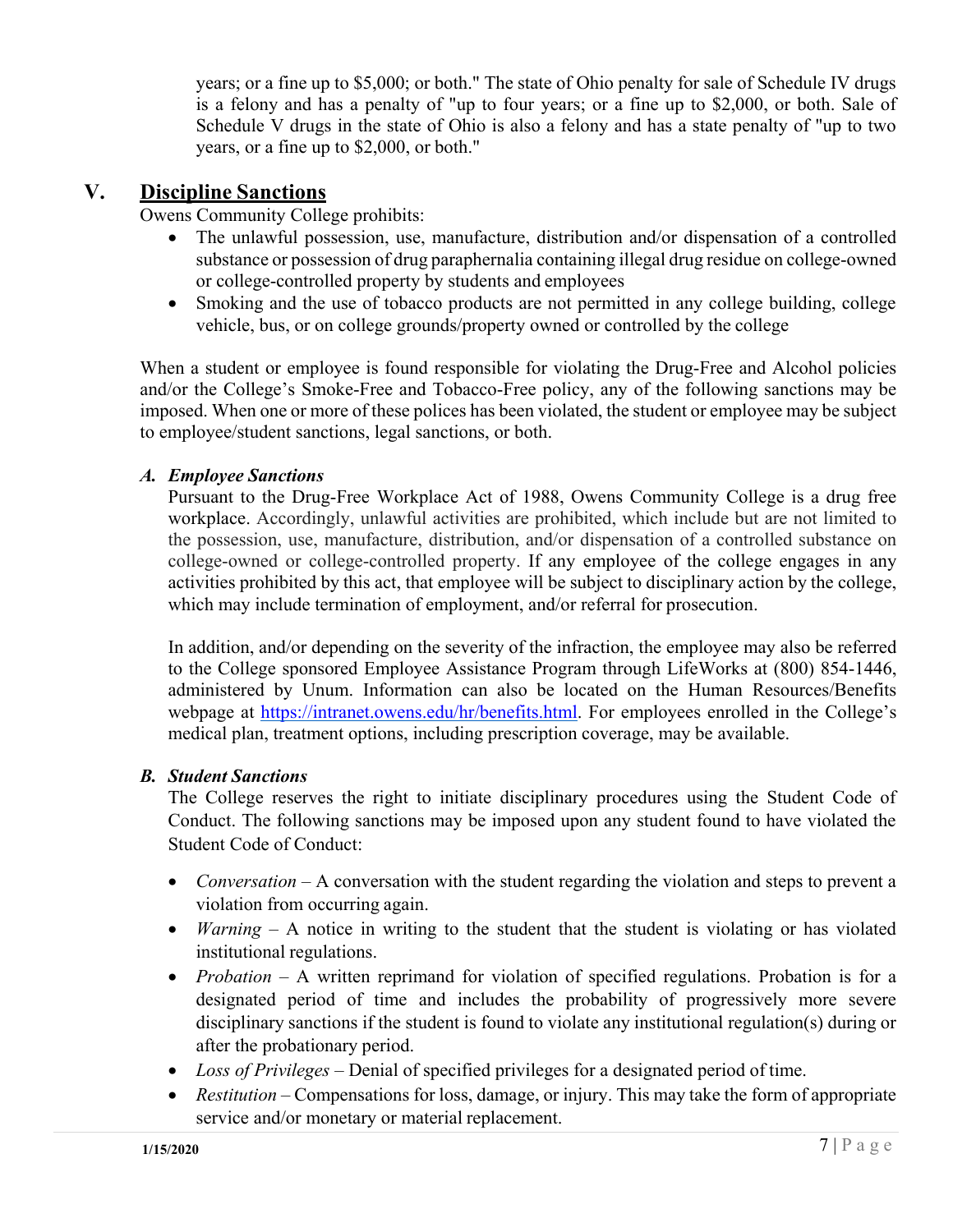- *Discretionary Sanctions* Work assignments, essays, service to the College, or other related discretionary assignments.
	- o *College Suspension*  Separation of the student from the College for a definite period of time, after which the student is eligible to return. Conditions for readmission may be specified.
	- o Following a suspension, students may request, in writing, re-admission to Owens Community College. The written request must be submitted to the Director of Student Conduct and Student Life. To be eligible for re-admission, all sanctions and conditions related to the suspension must be completed. After the written request is received, a committee will review the request and meet with the student. As a condition of readmission, a readmission plan may be made. The student will be notified of the decision in writing.
- *College Expulsion* Permanent separation of the student from the College.
- *Revocation of Admission and/or Degree* Admission to or a degree awarded from the College may be revoked for fraud, misrepresentation, or other violations of College standards in obtaining the degree, or for other serious violations committed by a student prior to graduation.
- *Withholding Degree* The College may withhold awarding a degree otherwise earned until the completion of the process set forth in this Student Code of Conduct, including the completion of all sanctions imposed, if any.

# **VI. Annual Notification of the DAAPP and Biennial Report**

# *A. Employee Notification*

Notification of the information contained in the DAAPP will be distributed on at least an annual basis to all employees of the college via email. The DAAPP will also be maintained in the e-Handbook which is readily available to all employees. The notification is also provided to all employees upon hire via reference to the e-Handbook, inclusion with new hire employment paperwork, and also is included with materials in the Owens New Employee orientation.

# *B. Student Notification*

Notification of the information contained in the DAAPP will be distributed on at least an annual basis to all students of the college, taking one or more classes, via email. The notification is provided to students who enroll after the annual distribution.

#### *C. Biennial Report*

Owens Community College conducts a biennial review of the DAAPP in all even years. The review is conducted to determine its effectiveness and implement changes to the program if they are needed and to ensure that the disciplinary sanctions are consistently enforced. The review is certified by the President and includes the results of the review, a description of the methods and analysis tools that were used to conduct the review, and a list of the responsible departments who conducted the review. Any interested party may request a hard copy of the Biennial Review by contacting the Vice President of Enrollment Management and Student Services.

# **VII. Biennial Review**

A Biennial Review is conducted with the intention of determining our DAAPP's effectiveness, ensuring disciplinary sanctions are consistently enforced, and recommending any necessary changes to be implemented. Owens Community College's biennial review report is available to students,